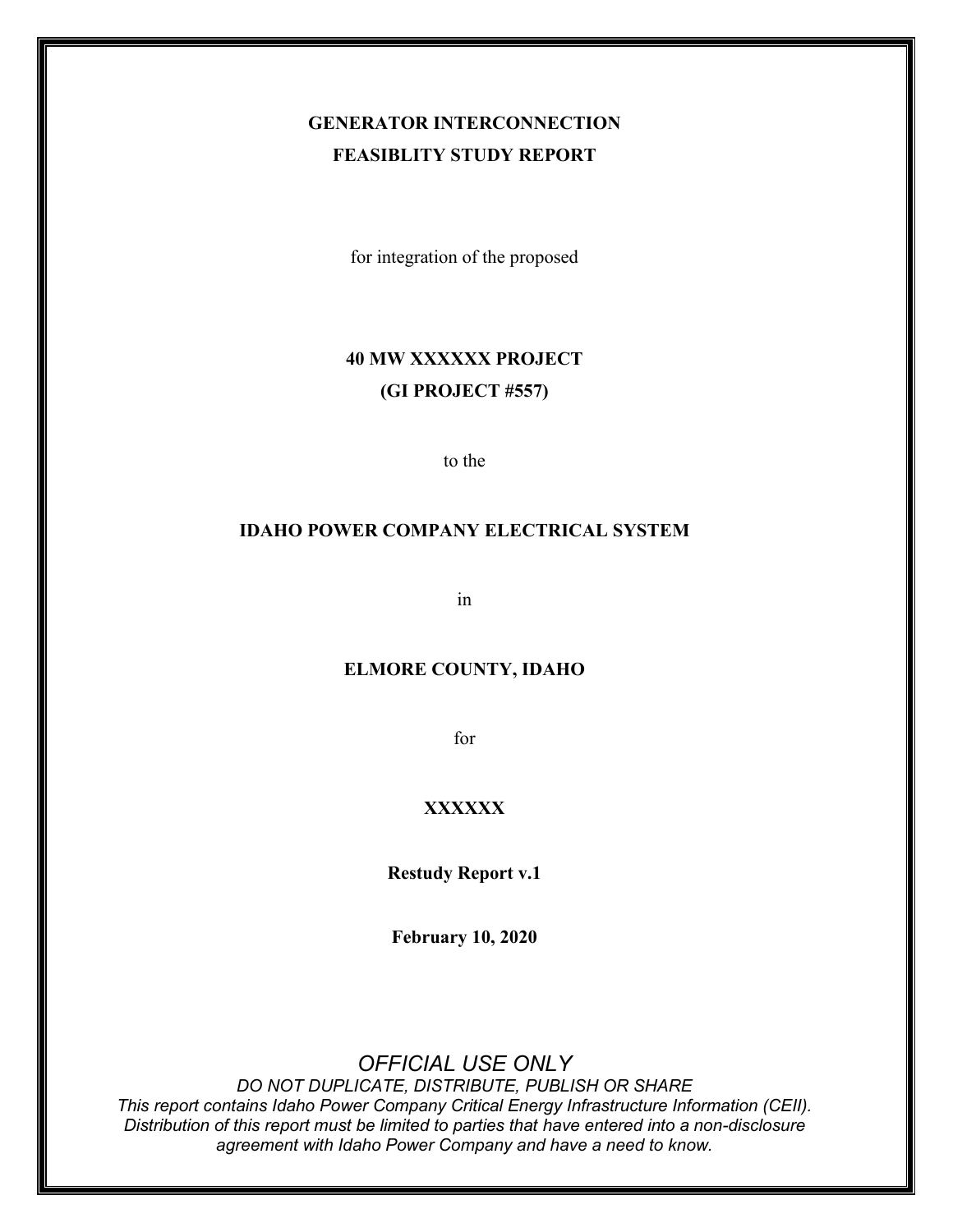# **Table of Contents**

| 1.0 |     |  |  |  |  |  |  |
|-----|-----|--|--|--|--|--|--|
| 2.0 |     |  |  |  |  |  |  |
| 3.0 |     |  |  |  |  |  |  |
| 4.0 |     |  |  |  |  |  |  |
| 5.0 |     |  |  |  |  |  |  |
| 6.0 |     |  |  |  |  |  |  |
|     | 6.1 |  |  |  |  |  |  |
|     | 6.3 |  |  |  |  |  |  |
|     | 6.4 |  |  |  |  |  |  |
|     | 6.5 |  |  |  |  |  |  |
|     | 6.6 |  |  |  |  |  |  |
| 7.0 |     |  |  |  |  |  |  |
|     | 7.1 |  |  |  |  |  |  |
|     | 7.3 |  |  |  |  |  |  |
|     | 7.4 |  |  |  |  |  |  |
| 8.0 |     |  |  |  |  |  |  |
| 9.0 |     |  |  |  |  |  |  |
|     |     |  |  |  |  |  |  |
|     |     |  |  |  |  |  |  |
|     |     |  |  |  |  |  |  |
|     |     |  |  |  |  |  |  |

## *OFFICIAL USE ONLY*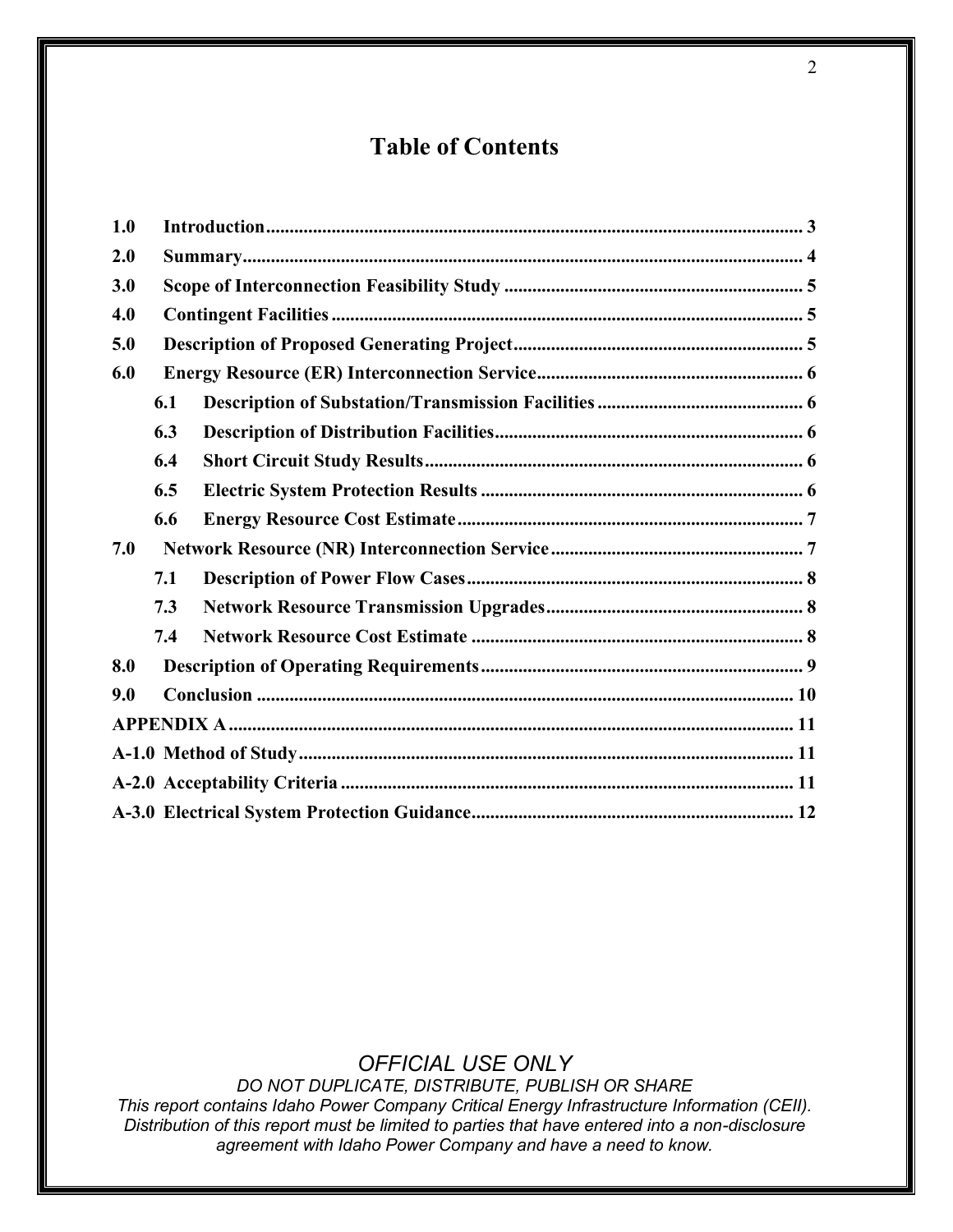#### <span id="page-2-0"></span>**1.0 Introduction**

XXXXXX has contracted with Idaho Power Company ("Transmission Provider") to perform a Generator Interconnection Feasibility Study for the integration of the proposed XXXXXX solar project. The Project location ( $\sim$  coordinates XXXXXXX°, -XXXXXX<sup>°</sup>) is in Idaho Power Company's (IPC's) Capital Region in Elmore County, Idaho. The project is Generation Interconnect (GI) queue number 557 (GI #557). The project has chosen in the Feasibility Study to be studied as both an Energy Resource (ER) Interconnection Service and a Network Resource (NR) Interconnection Service.

The project originally applied to connect to the Transmission Provider's transmission system for an injection of 200 MW of solar at the Idaho Power Company's (IPC's) 138kV XXXXXX on the XXXXXX138kV line. After the initial feasibility study XXXXXX requested the size of the project be lowered to 40 MW with the same Point of Interconnect at XXXXXX.

This report documents the basis for and the results of this Feasibility Study for the GI #557 Generation Interconnection Customer. The report describes the proposed project, the determination of the project interconnection requirements and estimated costs for integration of the project to the Transmission Provider transmission system. This report satisfies the feasibility study requirements of the Idaho Power Tariff.

## *OFFICIAL USE ONLY*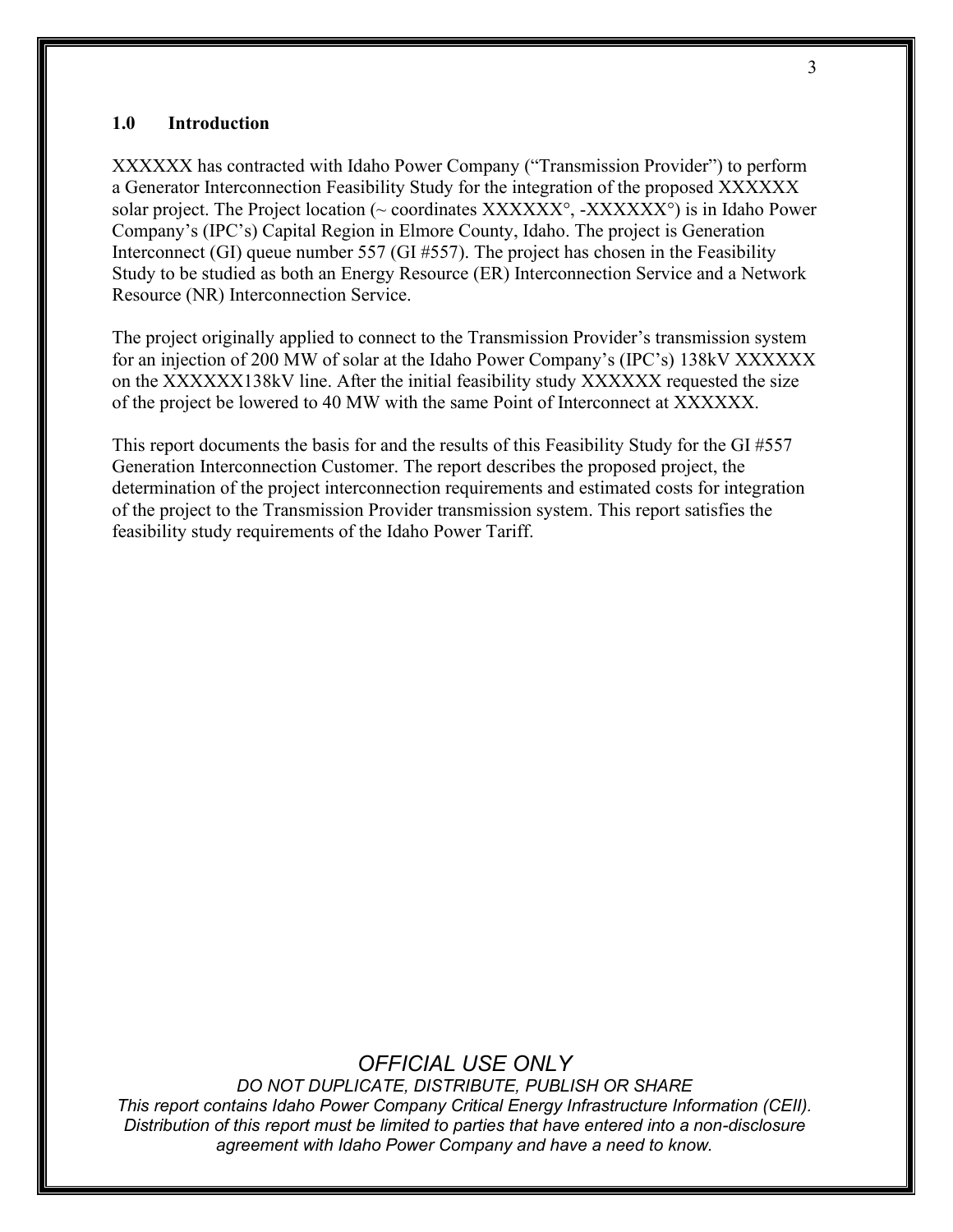### <span id="page-3-0"></span>**2.0 Summary**

The feasibility of interconnecting the 40 MW generation project to the Transmission Provider's transmission system was evaluated. The primary Point of Interconnection (POI) is located at Idaho Power's XXXXXX on the XXXXXX138kV line.

A System Impact Study is required to determine if any additional network upgrades are required to integrate this project into the IPCo transmission system and to evaluate full system impacts (thermal, voltage, transient stability, reactive margin). Generator interconnection service (either as an Energy Resource or a Network Resource) does not in any way convey any right to deliver electricity to any specific customer or point of delivery.

The project will be required to control voltage in accordance with a voltage schedule as provided by Idaho Power Grid Operations. GI #557 will be required to manage the real power output of their generation project at the POI. Also, it may be beneficial for XXXXXX for their own modeling compliance requirements, to install additional PMU devices at their facilities to monitor the generation source(s).

The total "Energy Resource Interconnection Service" generation interconnection preliminary cost estimate to interconnect the project to the primary study POI is as follows:

• Energy Resource Interconnection - \$554,400

See Section 6.6 Energy Resource Cost Estimate for the required Energy Resource facilities and cost breakdowns.

The total "Network Resource Interconnection Service" generation interconnection preliminary cost estimate to interconnect the XXXXXX project is as follows:

• Network Resource Interconnection Service - \$4,098,600

See Section 7.4 Network Resource Cost Estimate for the required Network Resource facilities and cost breakdowns. The cost estimate includes a 20% contingency and 10% overhead. These are cost estimates only and final charges to the customer will be based on the actual construction costs incurred. It should be noted that the preliminary cost estimates do not include the cost of the customer's owned equipment.

The schedule for designing, procuring, and constructing facilities will be developed and optimized during the Facility Study should the generation interconnection customer choose to move to that study phase of the interconnection process.

## *OFFICIAL USE ONLY*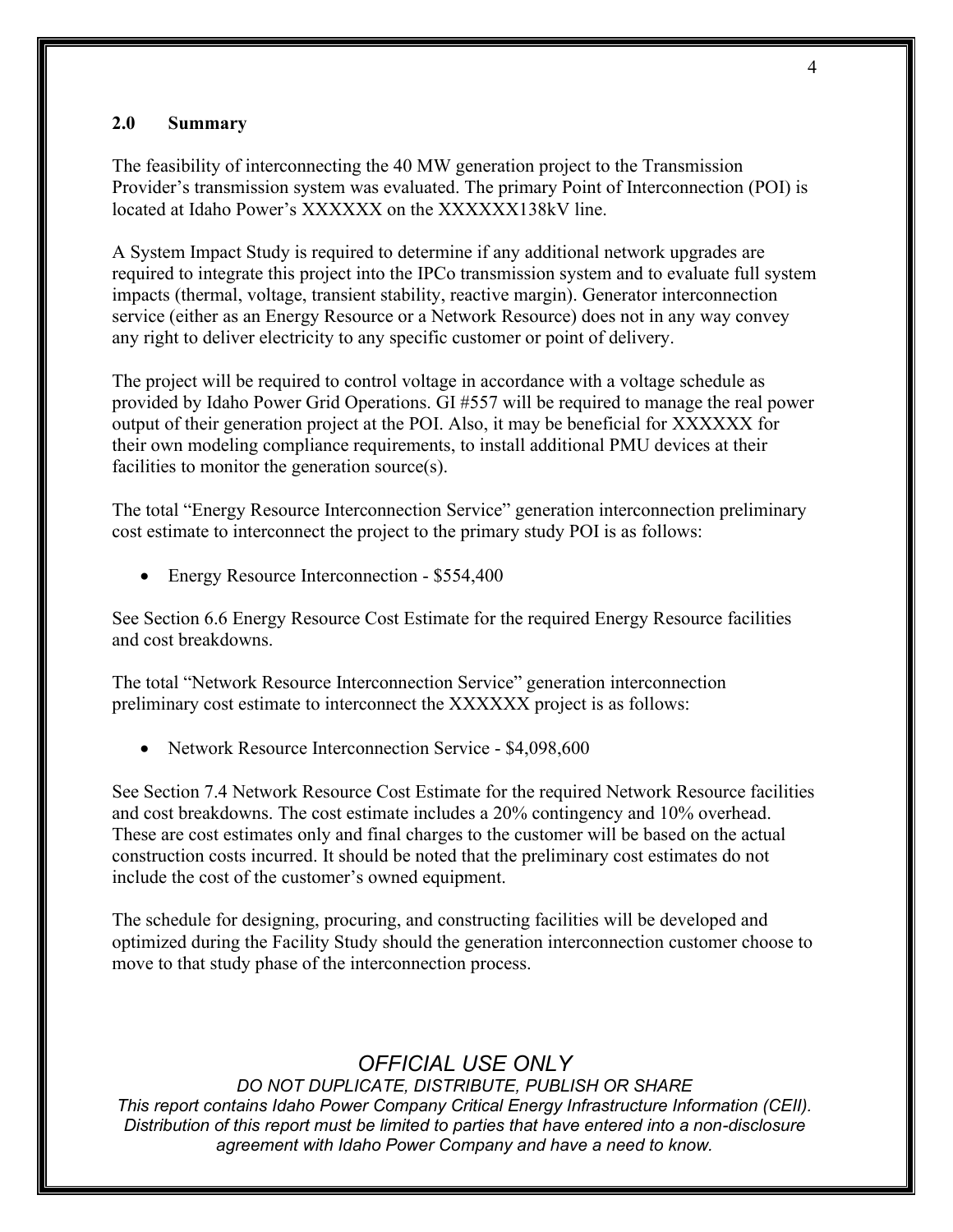## <span id="page-4-0"></span>**3.0 Scope of Interconnection Feasibility Study**

The Interconnection Feasibility Study was done and prepared in accordance with the Transmission Provider's Standard Generator Interconnection Procedures to provide a preliminary evaluation of the feasibility of the interconnection of the proposed generating project to the Idaho Power system. As listed in the Interconnection Feasibility Study agreement, the Interconnection Feasibility Study report provides the following information:

- preliminary identification of any circuit breaker short circuit capability limits exceeded because of the interconnection;
- preliminary identification of any thermal overload or voltage limit violations resulting from the interconnection; and
- preliminary description and non-binding estimated cost of facilities required to interconnect the Large Generating Facility to the IPC System and to address the identified short circuit and power flow issues.

All other proposed Generation projects prior to this project in the Generator Interconnect queue were considered in this study**.** A current list of these projects can be found in the Generation Interconnection folder located on the Idaho Power web site at the link shown below:

**[http://www.oatioasis.com/ipco/index.html.](http://www.oatioasis.com/ipco/index.html)**

## <span id="page-4-1"></span>**4.0 Contingent Facilities**

GI #557 Energy Resource, ER, service at the POI is not contingent upon upgrades associated with any senior queued project.

IPC project queue GI #530 is a senior queued project. Idaho Power studied GI #557 with all Network Upgrades identified in senior queued projects modeled as in service (Contingent Facilities). Changes to senior queued projects, including in-service date and withdrawal from the queue, may trigger a restudy associated with GI #557 Network Resource.

## <span id="page-4-2"></span>**5.0 Description of Proposed Generating Project**

## **Assumptions**

The point of interconnection for GI #557 is XXXXXX on the XXXXXX138kV line at coordinates XXXXXX°, -XXXXXX°.

## GI #557

- 40 MW Solar Generation
- All generation in voltage regulation (Reactive capability used to regulate 138kV bus voltage – supply/absorb reactive)

## *OFFICIAL USE ONLY*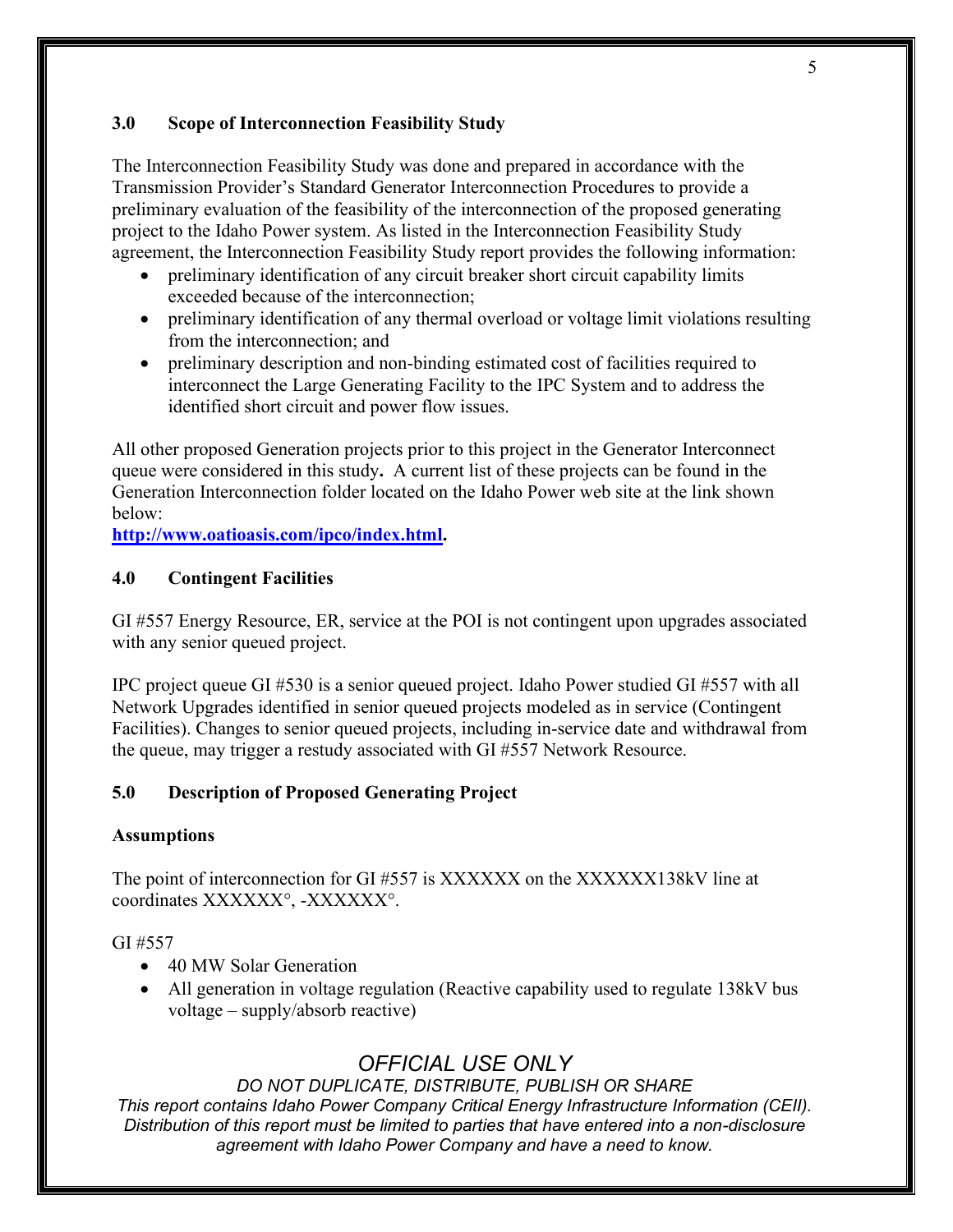### <span id="page-5-0"></span>**6.0 Energy Resource (ER) Interconnection Service**

Energy Resource (ER) Interconnection Service allows the Interconnection Customer to connect its Generating Facility to Transmission Provider's transmission system and to be eligible to deliver electric output using firm or non-firm transmission capacity on an as available basis.

The GI #557 project has applied to connect to the Idaho Power transmission system with a 138kV point of interconnection at XXXXXX on the XXXXXX138kV line. All generation projects in the area ahead of this project in the IPC generation queue and their associated transmission system improvements were modeled in a preliminary power flow analysis to evaluate the feasibility of interconnecting GI #557.

### <span id="page-5-1"></span>**6.1 Description of Substation/Transmission Facilities**

As an Energy Resource, a Transmission Service Request will be required to determine the specific Network Upgrades required to deliver the project output to a designated point of delivery. Listed below are the required transmission facilities to interconnect the Project;

#### **Substation Interconnection Facilities:**

The proposed interconnection will require a single breaker line terminal interconnection at or near XXXXXX.

The actual station layouts and detailed equipment requirements will be determined in the Facility Study should the interconnection customer choose to move to that study phase of the interconnection process.

### <span id="page-5-2"></span>**6.3 Description of Distribution Facilities**

No distribution facilities are directly impacted by this project.

#### <span id="page-5-3"></span>**6.4 Short Circuit Study Results**

Studies indicate that there is adequate load and short circuit interrupting capability on the Transmission Provider's existing breakers.

#### <span id="page-5-4"></span>**6.5 Electric System Protection Results**

For 138kV line protection, the Transmission Provider's System Protection Department utilizes permissive and line differential protection schemes integrated with our existing digital communication infrastructure. Digital communication infrastructure for the interconnection customers 138kV line will be the responsibility of said interconnection customer.

## *OFFICIAL USE ONLY*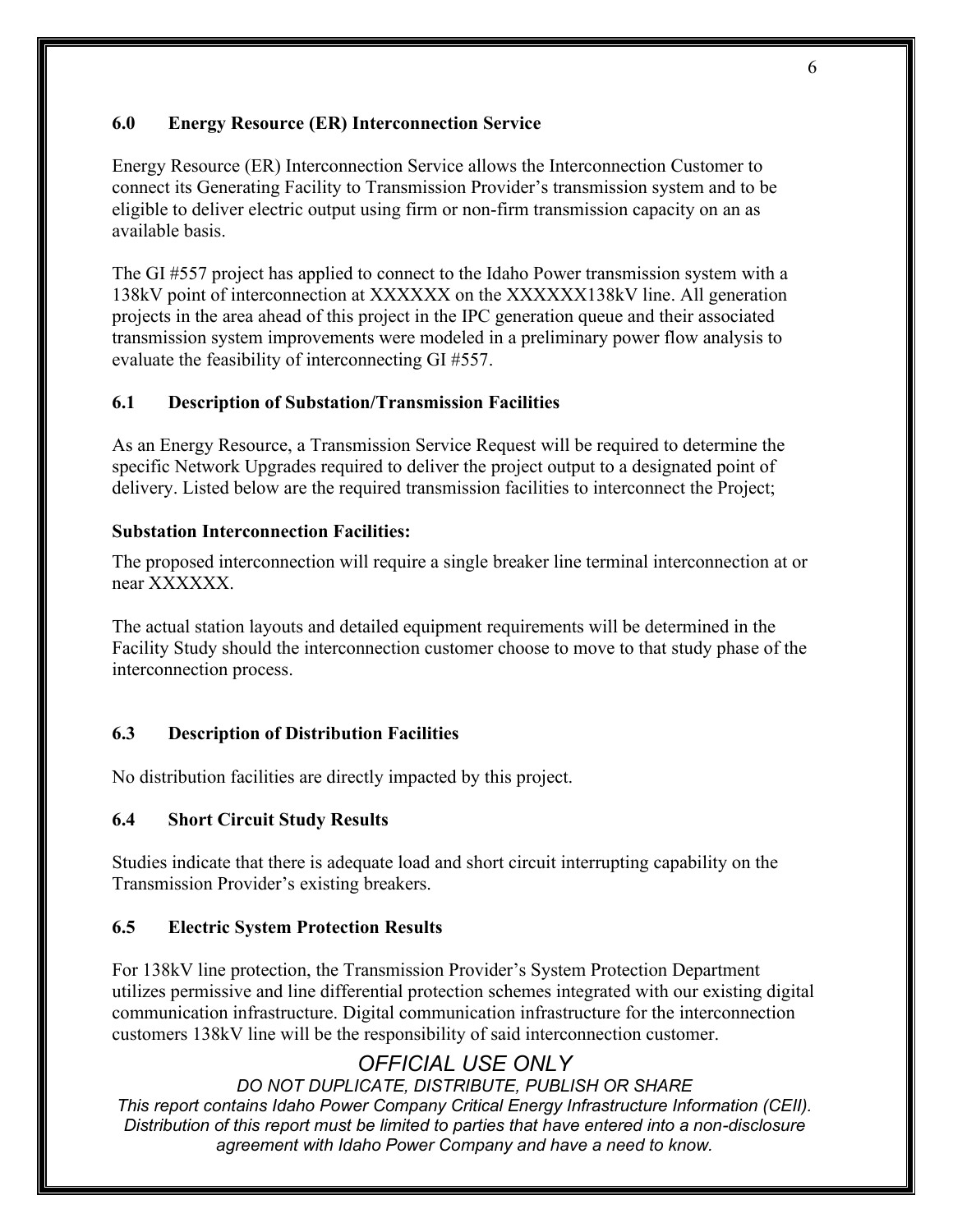### <span id="page-6-0"></span>**6.6 Energy Resource Cost Estimate**

In Table 1 below a summary is provided of the generation interconnection facilities and conceptual costs required to interconnect the GI #557 solar project to the Transmission Provider's transmission system as an Energy Resource.

| GI #557 XXXXXX Solar Project<br><b>Energy Resource Generation Interconnection Facilities</b> |           |  |  |  |  |
|----------------------------------------------------------------------------------------------|-----------|--|--|--|--|
|                                                                                              | Cost      |  |  |  |  |
| New 138kV line terminal at XXXXXX<br>Air break switches, metering, relaying, etc.            | \$420,000 |  |  |  |  |
| <b>Subtotal</b>                                                                              | \$420,000 |  |  |  |  |
| Overheads $(\sim 10.0\%)$                                                                    | \$42,000  |  |  |  |  |
| Subtotal                                                                                     | \$462,000 |  |  |  |  |
| Contingencies $(\sim 20\%)$                                                                  | \$92,400  |  |  |  |  |
| <b>Energy Resource – Total Estimated Cost</b>                                                | \$554,400 |  |  |  |  |

Table 1. Estimated GI #557 Project's Energy Resource Generation Interconnection Costs

The cost estimates include direct equipment and installation labor costs, indirect labor costs and general overheads, and a contingency allowance. These are cost estimates only and final charges to the customer will be based on the actual construction costs incurred. It should be noted that the preliminary cost estimates do not include the cost of the customer's owned equipment.

The schedule for designing, procuring, and constructing facilities will be developed and optimized during the Facility Study should the generation interconnection customer choose to move to that study phase of the interconnection process.

## <span id="page-6-1"></span>**7.0 Network Resource (NR) Interconnection Service**

Network Resource Interconnection Service allows the Interconnection Customer to integrate its Generating Facility with the Transmission Provider's Transmission System in a manner comparable to that in which the Transmission Provider integrated its generating facilities to

## *OFFICIAL USE ONLY*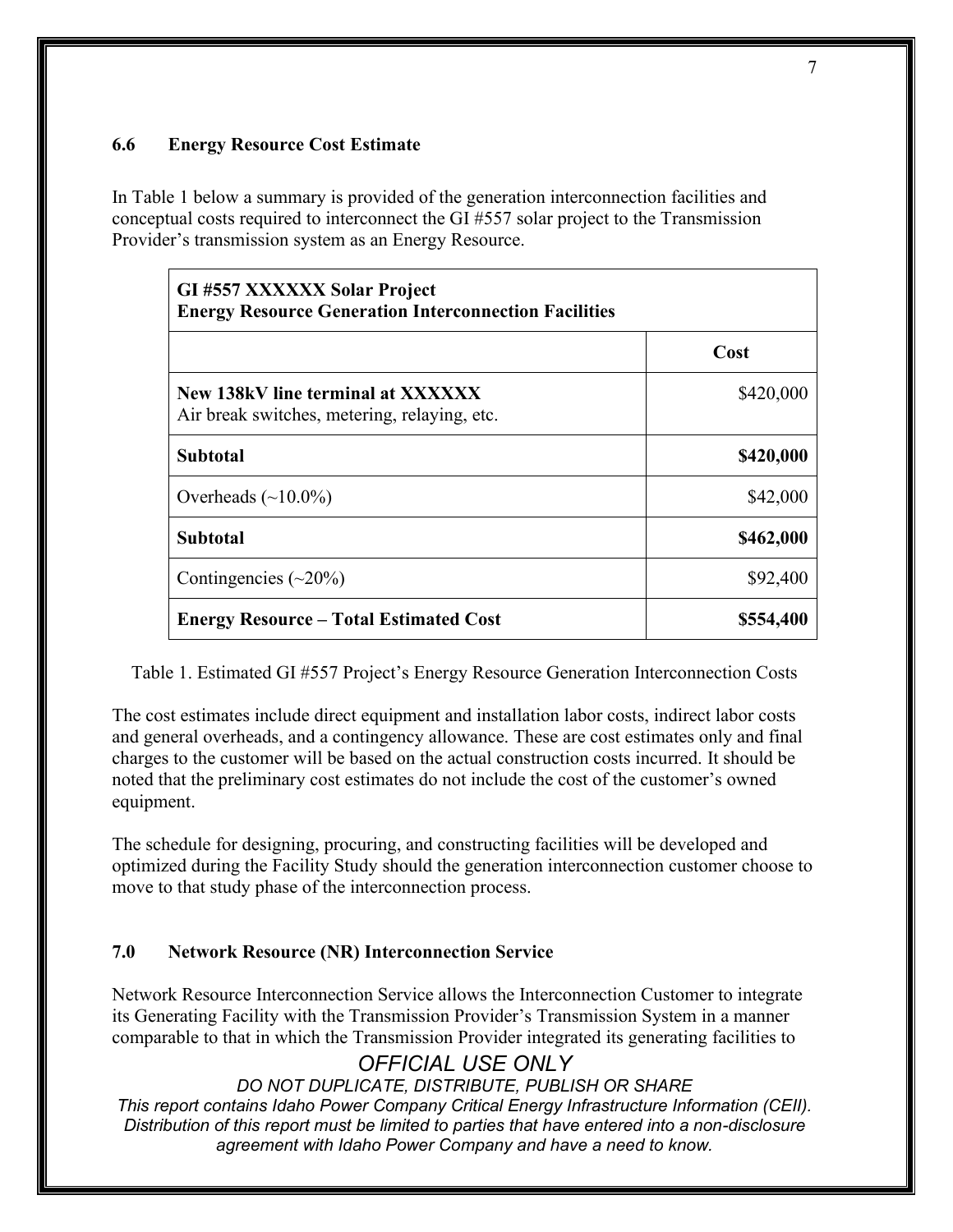serve native load customers. The transmission system is studied under a variety of conditions to determine the transmission improvements/upgrades which are necessary. Network Resource Interconnection Service in and of itself does not convey Transmission Service.

### <span id="page-7-0"></span>**7.1 Description of Power Flow Cases**

For the Network Resource Interconnection Service study, three power flow cases were used to study the Transmission Provider's transmission system with westbound and eastbound transmission flows to determine the required Network Transmission Upgrades.

The WECC 2019 Heavy Summer case was chosen as a power flow base case for the study. The case was modified to represent a summer month with high west to east (eastbound) transfers across the Midpoint West path.

For the second case, a WECC 2019 Light Winter operating case, was modified to represent a shoulder month condition with high east to west (westbound) transfers across the Midpoint West path.

The third case was a WECC 2019 Heavy Summer case modified to represent a summer month with high east to west transfers across the Boise East path.

### <span id="page-7-1"></span>**7.3 Network Resource Transmission Upgrades**

From the power flow/contingency analysis, the following Network Transmission upgrades were identified for the integration of GI #557 in addition to the Energy Resource generation interconnection facilities. A System Impact Study will ultimately be required to determine the specific network upgrades required to integrate the project.

### **XXXXXXto XXXXXX138kV line**

• Rebuild approximately 6 miles of 138kV line with XXXXXXConductor.

### **XXXXXXto XXXXXX138kV Line**

• Rebuild approximately 1.8 miles of 138kV line with XXXXXXConductor.

### <span id="page-7-2"></span>**7.4 Network Resource Cost Estimate**

In addition to previously identified upgrades for Energy Resource Generation Interconnection, Table 2 is a summary of the Network Transmission generation interconnection facilities and conceptual costs required to interconnect the GI #557 solar project to the Transmission Provider's transmission system as a Network Resource. Upgrades in addition to this list may be identified through a System Impact Study which evaluates the system impacts (thermal overload, voltage, transient stability, reactive margin) in more detail.

## *OFFICIAL USE ONLY*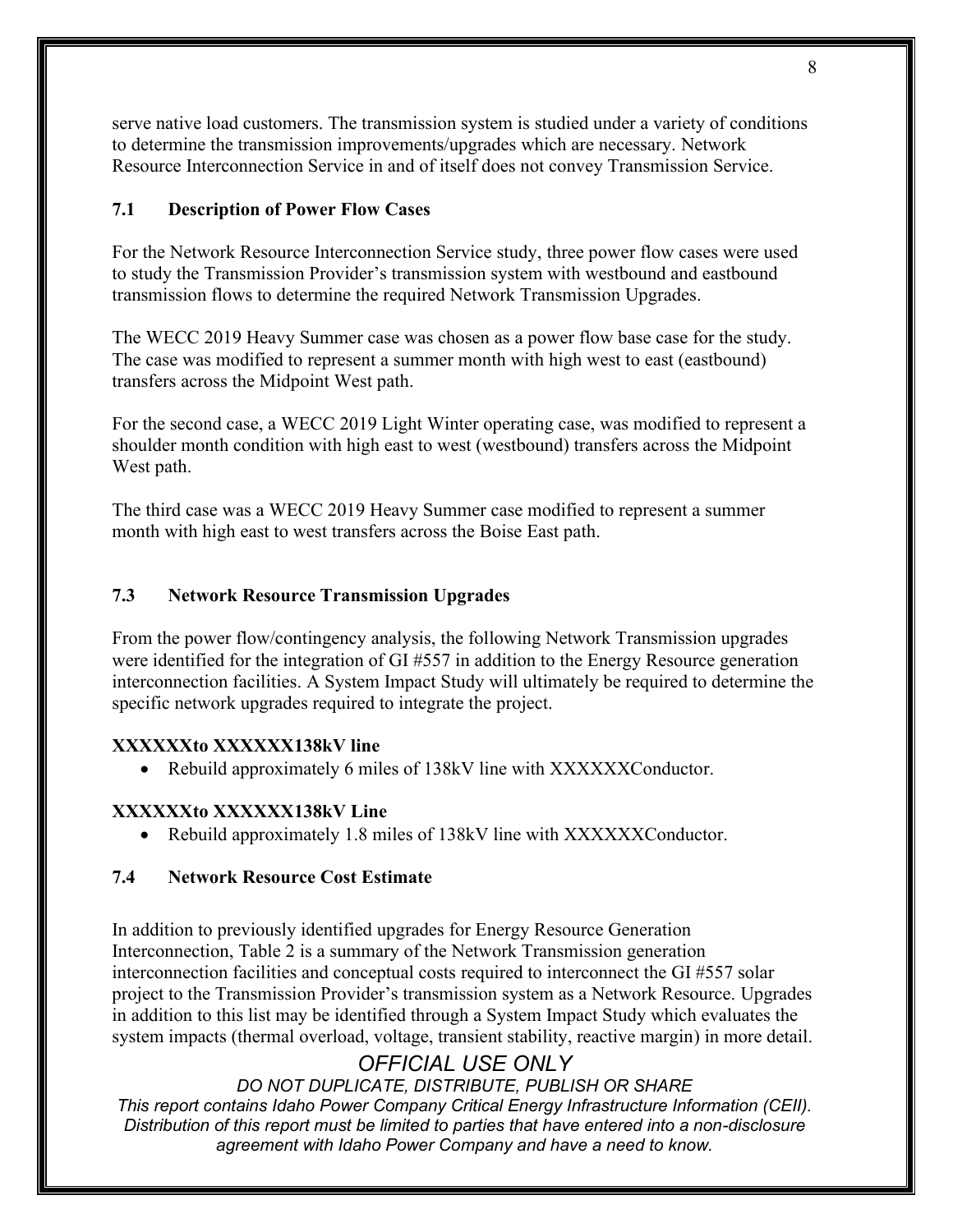| GI #557 XXXXXX 40 MW Solar<br><b>Network Upgrades</b><br><b>Network Resource Generation Interconnection Facilities</b> |             |  |  |  |
|------------------------------------------------------------------------------------------------------------------------|-------------|--|--|--|
| <b>Network Resource Transmission Upgrades:</b>                                                                         | Cost        |  |  |  |
| XXXXXXto XXXXXX138kV Rebuild<br>Includes air break switches at XXXXXX                                                  | \$2,020,000 |  |  |  |
| XXXXXXto XXXXXX138kV Rebuild<br>Includes air break switch at XXXXXX                                                    | \$665,000   |  |  |  |
| <b>Subtotal</b>                                                                                                        | \$2,685,000 |  |  |  |
| Overheads $(\sim 10\%)$                                                                                                | \$268,500   |  |  |  |
| <b>Subtotal</b>                                                                                                        | \$2,953,500 |  |  |  |
| Contingency $(\sim 20.0\%)$                                                                                            | \$590,700   |  |  |  |
| <b>Network Transmission - Total Estimated Cost</b>                                                                     | \$3,544,200 |  |  |  |
| Energy Resource – Total Estimated Cost                                                                                 | \$554,400   |  |  |  |
| <b>Network Resource - Total Estimated Cost</b>                                                                         | \$4,098,600 |  |  |  |

Table 2. Estimated GI #557 Network Resource Generation Interconnection Costs

## <span id="page-8-0"></span>**8.0 Description of Operating Requirements**

It is the generation project's responsibility to provide reactive power capability of the project to have a power factor operating range of at least 0.95 leading (absorbing) to at least 0.95 lagging (supplying) at the POI over the range of real power output (up to maximum output of the project.

Identification of any additional equipment required at the plant to meet Idaho Power reactive power capability interconnection requirements will be provided in the System Impact Study if the generation interconnection customer chooses to move to the next study phase of the interconnection process.

GI #557 will be required to control voltage in accordance with a voltage schedule as provided by Idaho Power Grid Operations, and GI#557 will be required to manage the real power output of their stated generation at the project's POI.

## *OFFICIAL USE ONLY*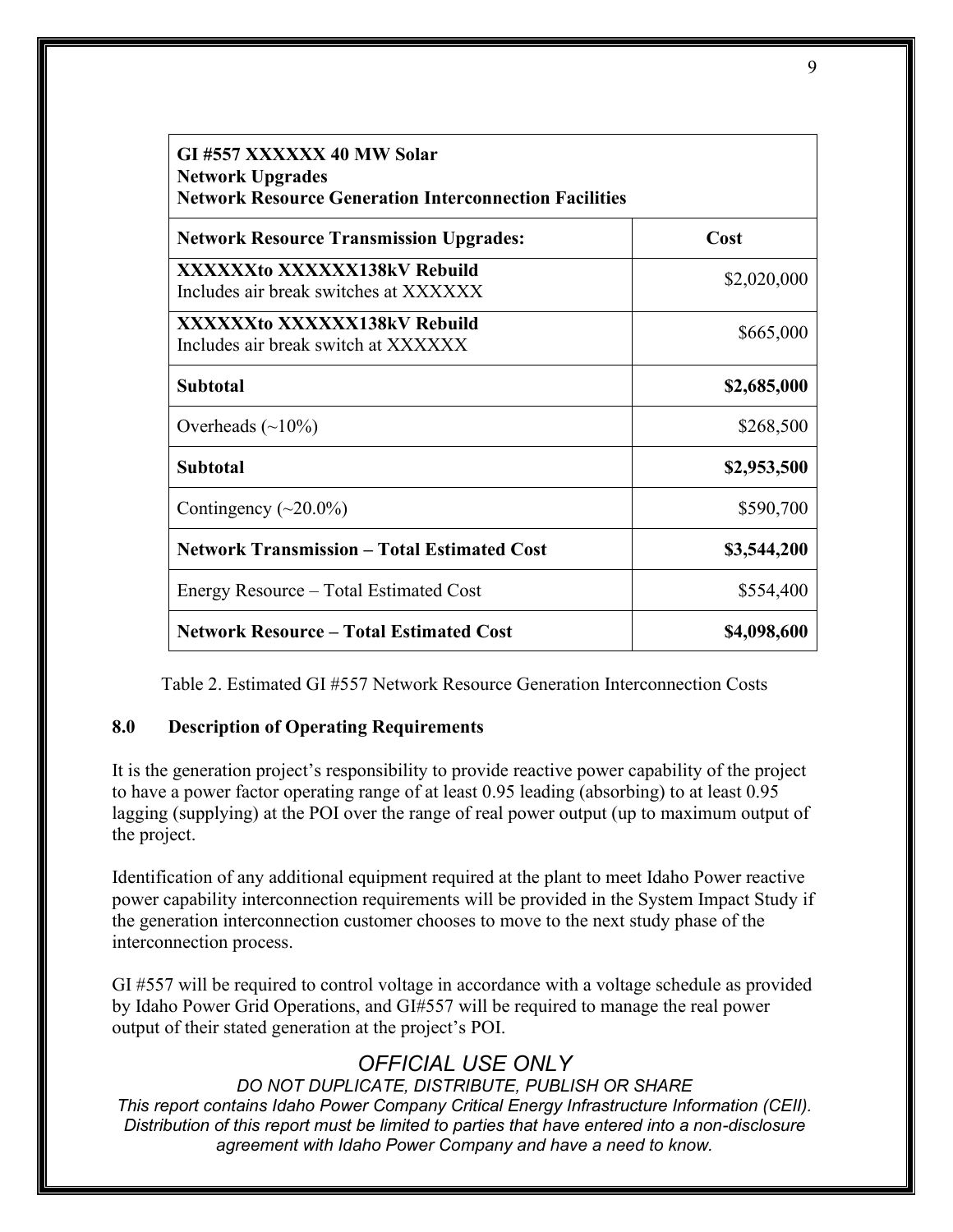The project(s) is required to comply with the applicable Voltage and Current Distortion Limits found in IEEE Standard 519-1992 *IEEE Recommended Practices and Requirements for Harmonic Control in Electrical Power Systems*.

Installation of phasor measurement unit devices at the POI and maintenance costs associated with communication circuits needed to stream PMU data will also be required to be provided to interconnect GI #557. The specific costs associated with the IPC requirements for interconnection customers with aggregate facilities larger than 20 MW to provide PMU data to IPC will be identified in the Facility Study should the generation interconnection customer choose to proceed to that phase of the interconnection process. Also, it may be beneficial for XXXXXX, for their own modeling compliance requirements, to install additional PMU devices at their facilities to monitor the generations sources separately.

Additional operating requirements for this project may be identified in the System Impact study when it is performed.

### <span id="page-9-0"></span>**9.0 Conclusion**

GI #557 can be interconnected to the Idaho Power transmission system.

Interconnection requirements, detailed in Section 6.6, totaling \$554,400 are required to interconnect the project as an Energy Resource. If the project connects as a Network Resource, the cost to integrate the project is \$4,098,600. The Network Resource connection may also be reliant on network facility upgrades identified in senior queued generation interconnection.

A System Impact Study is required to determine the specific Transmission Network Upgrades required to integrate the project as a Network Resource and to further evaluate the system impacts (thermal overload, voltage, transient stability, and reactive margin). Generator interconnection service (either as an Energy Resource or a Network Resource) does not in any way convey any right to deliver electricity to any specific customer or point of delivery. A Transmission Service Request will be required to study the Transmission System Impacts.

## *OFFICIAL USE ONLY*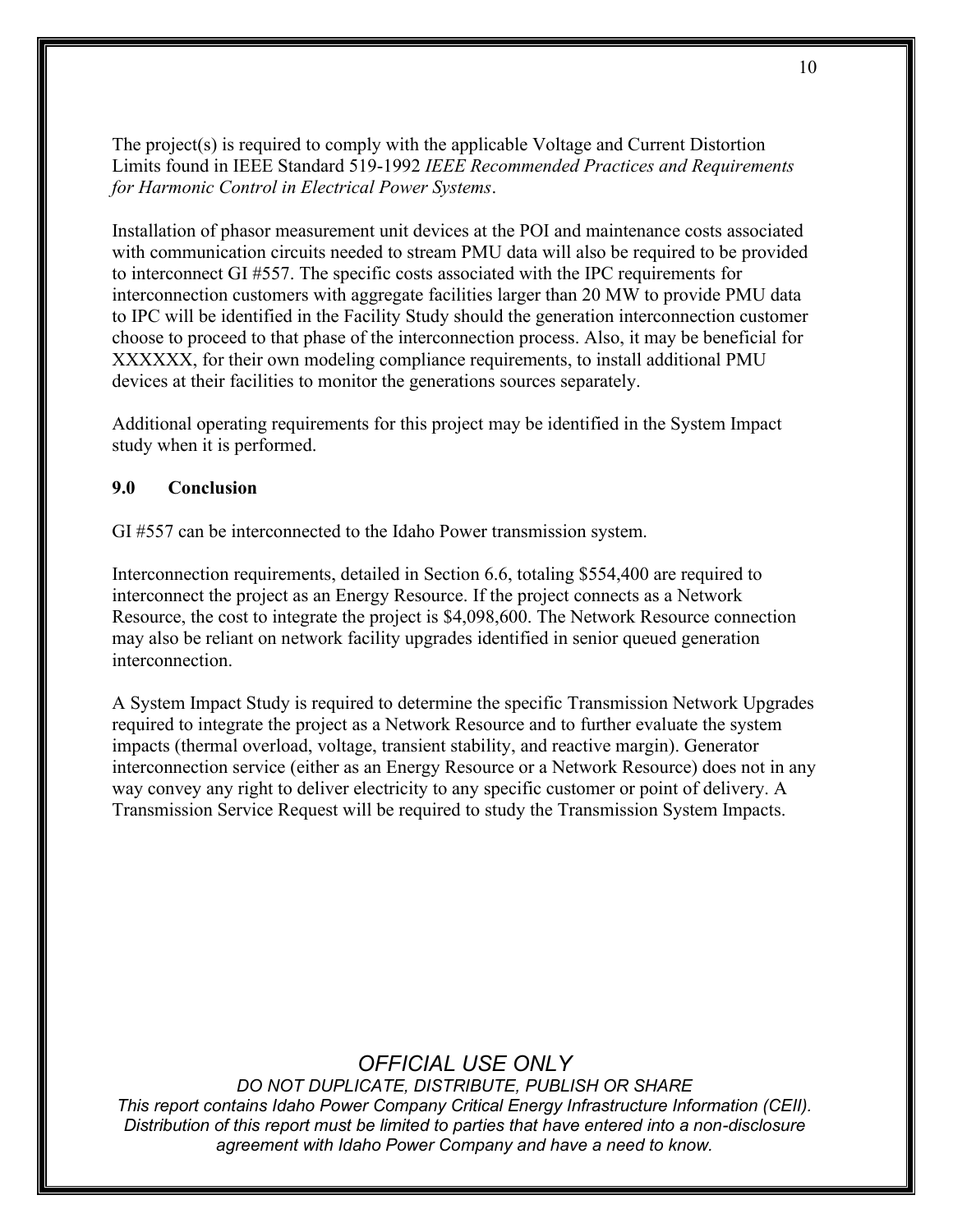#### **APPENDIX A**

#### <span id="page-10-1"></span><span id="page-10-0"></span>**A-1.0 Method of Study**

The Feasibility Study plan inserts the Project up to the maximum requested injection into the selected Western Electric Coordinating Council (WECC) power flow case and then, using Power World Simulator or GE's Positive Sequence Load Flow (PSLF) analysis tool, the impacts of the new resource on Idaho Power's transmission system (lines, transformers, etc.) within the study area are analyzed. The WECC and Idaho Power reliability criteria and Idaho Power operating procedures were used to determine the acceptability of the configurations considered. For distribution feeder analysis, Idaho Power utilizes Advantica's SynerGEE Software.

#### <span id="page-10-2"></span>**A-2.0 Acceptability Criteria**

The following acceptability criteria were used in the power flow analysis to determine under which system configuration modifications may be required:

The continuous rating of equipment is assumed to be the normal thermal rating of the equipment. This rating will be as determined by the manufacturer of the equipment or as determined by Idaho Power. Less than or equal to 100% of continuous rating is acceptable.

Idaho Power's Voltage Operating Guidelines were used to determine voltage requirements on the system. This state, in part, that distribution voltages, under normal operating conditions, are to be maintained within plus or minus 5% (0.05 per unit) of nominal everywhere on the feeder. Therefore, voltages greater than or equal to 0.95 pu voltage and less than or equal to 1.05 pu voltage are acceptable.

Voltage flicker during starting or stopping the generator is limited to 5% as measured at the point of interconnection, per Idaho Power's T&D Advisory Information Manual.

Idaho Power's Reliability Criteria for System Planning was used to determine proper transmission system operation.

All customer generation must meet IEEE 519 and ANSI C84.1 Standards.

All other applicable national and Idaho Power standards and prudent utility practices were used to determine the acceptability of the configurations considered.

## *OFFICIAL USE ONLY*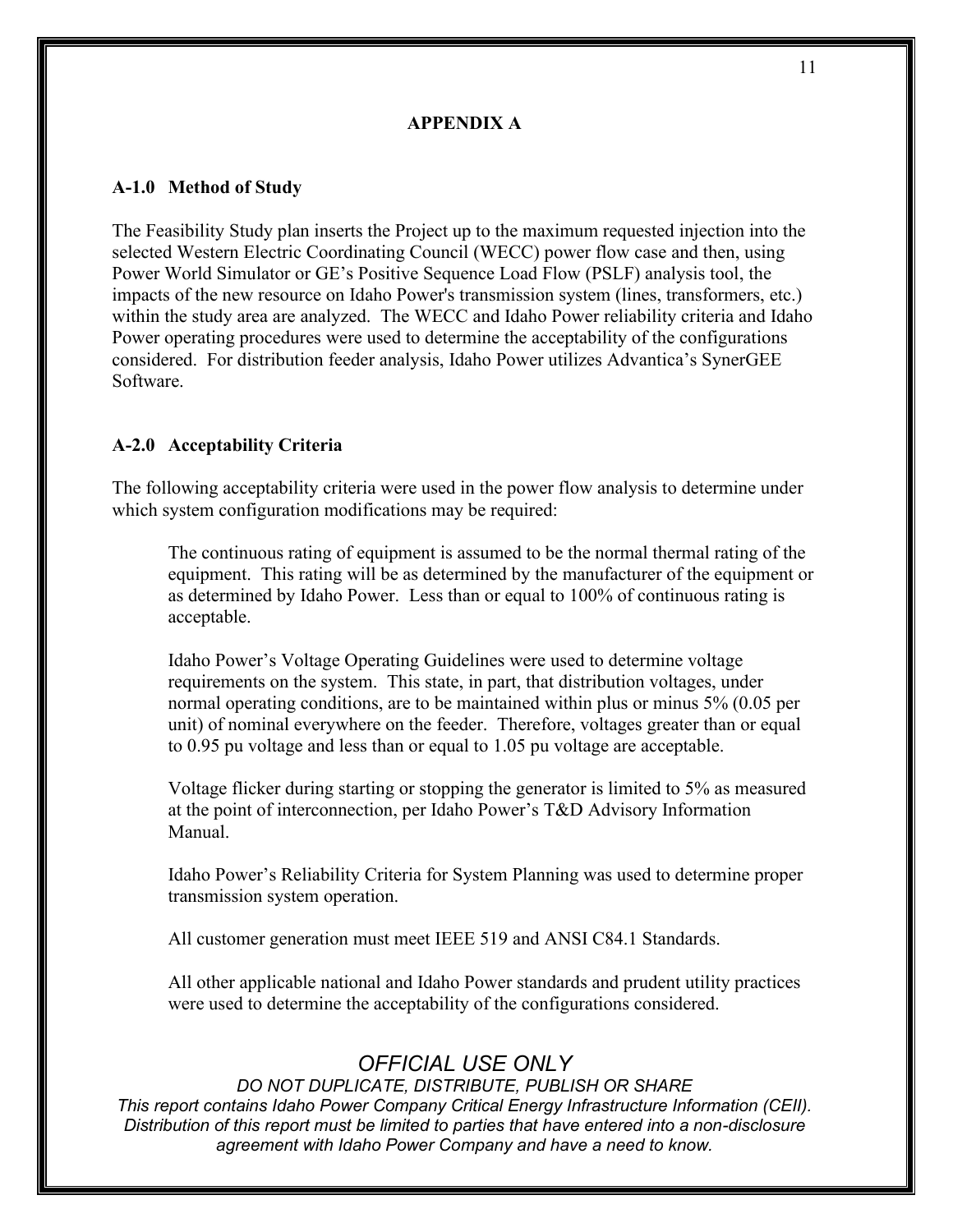The stable operation of the system requires an adequate supply of volt-amperes reactive (VAr) to maintain a stable voltage profile under both steady-state and dynamic system conditions. An inadequate supply of VArs will result in voltage decay or even collapse under the worst conditions.

Equipment/line/path ratings used will be those that are in use at the time of the study or that are represented by IPC upgrade projects that are either currently under construction or whose budgets have been approved for construction soon. All other potential future ratings are outside the scope of this study. Future transmission changes may, however, affect current facility ratings used in the study.

#### <span id="page-11-0"></span>**A-3.0 Electrical System Protection Guidance**

IPCo requires electrical system protection per Requirements for Generation Interconnections found on the Idaho Power Web site,

**<http://www.idahopower.com/pdfs/BusinessToBusiness/facilityRequirements.pdf>**

## *OFFICIAL USE ONLY*